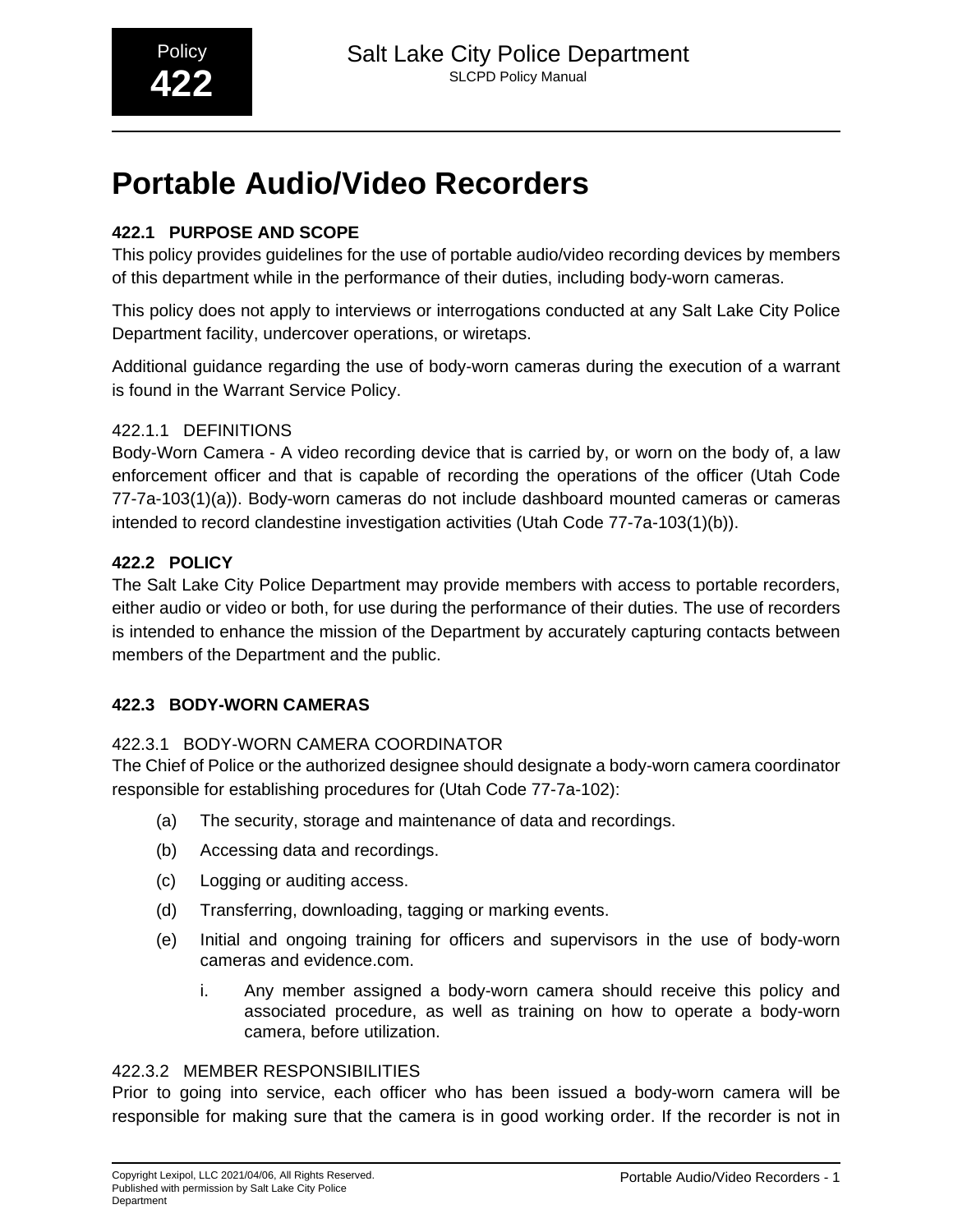# Salt Lake City Police Department

SLCPD Policy Manual

## Portable Audio/Video Recorders

working order or the officer becomes aware of a malfunction at any time, the officer shall promptly report the failure to their supervisor and obtain a functioning device as soon as reasonably practicable. Officers should wear the recorder in a conspicuous manner or otherwise notify persons that they are being recorded, whenever reasonably practicable (Utah Code 77-7a-104; Utah Code 77-7a-105).

Officers shall document the existence of a recording in any report or other official record of the contact (such as the general offense report or MDT CAD notes), including any instance where the officer failed to record an incident, a camera malfunctioned, or the officer deactivated the camera. Officers shall include the reason for the failure or deactivation, if applicable (Utah Code 77-7a-104).

All body-worn camera recordings must be downloaded by the officer at the end of their assigned shift unless an exception is authorized by a supervisor.

#### 422.3.3 ACTIVATION OF THE BODY-WORN CAMERA

State law requires that a body-worn camera be activated in any of the following situations (Utah Code 77-7a-103; Utah Code 77-7a-104):

- (a) All enforcement and investigative contacts including stops and field interview situations
- (b) Traffic stops including, but not limited to, traffic violations, stranded motorist assistance and all crime interdiction stops
- (c) Self-initiated activity in which a member would normally notify Dispatch
- (d) Any other contact that becomes adversarial after the initial contact in a situation that would not otherwise require recording
- (e) Any use of force
- (f) Dispatched calls for service in which a member has in-person contact with an individual or another member of the Department or a law enforcement agency.
- (g) Execution of a warrant

State law prohibits the activation of a body-worn camera inside a hospital, health care facility, human service program, or the clinic of a health care provider except during one of the situations outlined above, and the officer wears the camera in a clearly visible manner or otherwise makes notification of the use of the body-worn camera (77-7a-104(11)(b)).

In order to ensure officers capture the above required types of contacts, officers should activate their body-worn camera immediately after acknowledging a call for service, prior to arriving in the area, or immediately after notifying Dispatch of their intent to engage in a law enforcement action. Proper body-worn camera activation procedures shall be followed. [Salt Lake City Police](1329680397879338973) [Department Procedure Manual: 408.2 BODY-WORN CAMERA ACTIVATION PROCEDURES](1329680397879338973)

At no time is a member expected to jeopardize their safety in order to activate a body-worn camera (Utah Code 77-7a-102). However, the camera should be activated as soon as reasonably practicable (Utah Code 77-7a-104).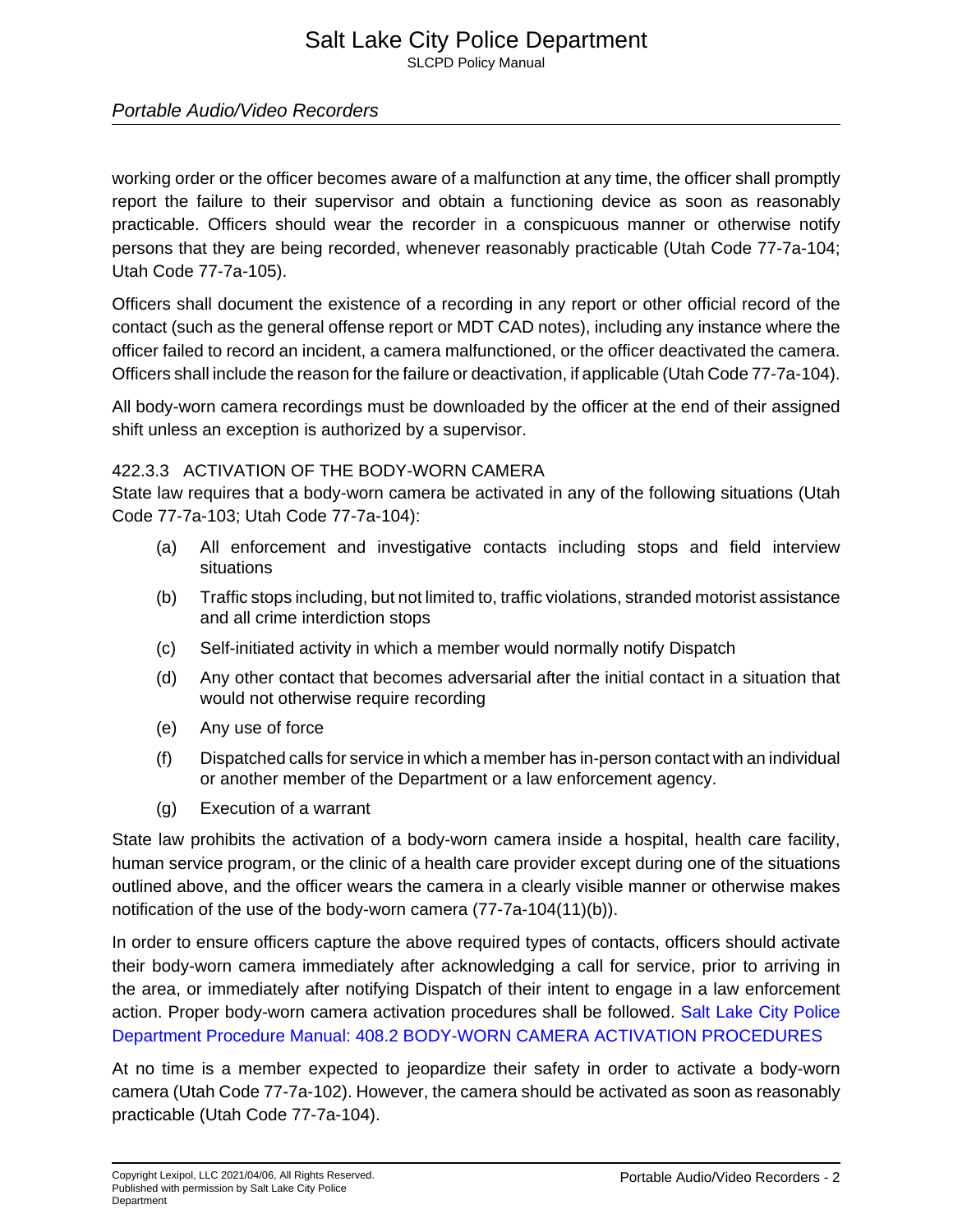## Portable Audio/Video Recorders

## 422.3.4 FAILURE TO ACTIVATE A BODY-WORN CAMERA

A member's failure to activate their body-worn camera in circumstances where activation is required by this policy or applicable law may result in corrective action or discipline. In determining the appropriate type of corrective action or tier of discipline, relevant considerations include, but are not limited to:

- (a) the unique facts and circumstances/context in which the failure-to-activate occurred; and
- (b) the actual or potential impact of the failure-to-activate on the member, the Department, and the public.

While the Department will evaluate a failure-to-activate on a case-by-case basis, the following represents the Department's presumptive general guidelines pertaining to corrective action or discipline for violations of this policy:

Negligent/Inadvertent Failure to Activate Body-Worn Camera

- (a) If a member's failure-to-activate was negligent or inadvertent, the Department will review the member's body-worn camera activation history for the previous thirty (30) days to assist in determining whether corrective action or discipline is warranted and, if so, what type of corrective action or tier of discipline is appropriate.
- (b) For example, if a negligent or inadvertent failure-to-activate occurs on April 30, the Department will review the member's body-worn camera activation history from April 1 through April 30 (i.e. the 30-day period preceding the date of the failure-to-activate).

Intentional/Willful/Knowing Failure to Activate Body-Worn Camera

(a) If a member's failure-to activate was intentional, willful, or knowing, Tier 3 discipline (which may include termination of employment) will be considered

#### 422.3.5 CESSATION OF RECORDING

Once activated, the camera shall remain on continuously until the member reasonably believes their direct participation in the incident is complete or the situation no longer fits the criteria for activation.

Recording may be stopped (Utah Code 77-7a-104):

- (a) During significant periods of inactivity such as report writing or other breaks from direct participation in the incident, including consultation with a supervisor or other officer.
- (b) When speaking with a victim, witness, or person wishing to report or discuss criminal activity if both of the following apply:
	- (a) The subject of the recording requests deactivation.
	- (b) The member believes the value of the information outweighs the value of the potential recording.
- (c) During a conversation with a victim of a sexual offense or domestic violence if:
	- (a) The member is conducting an evidence-based lethality assessment.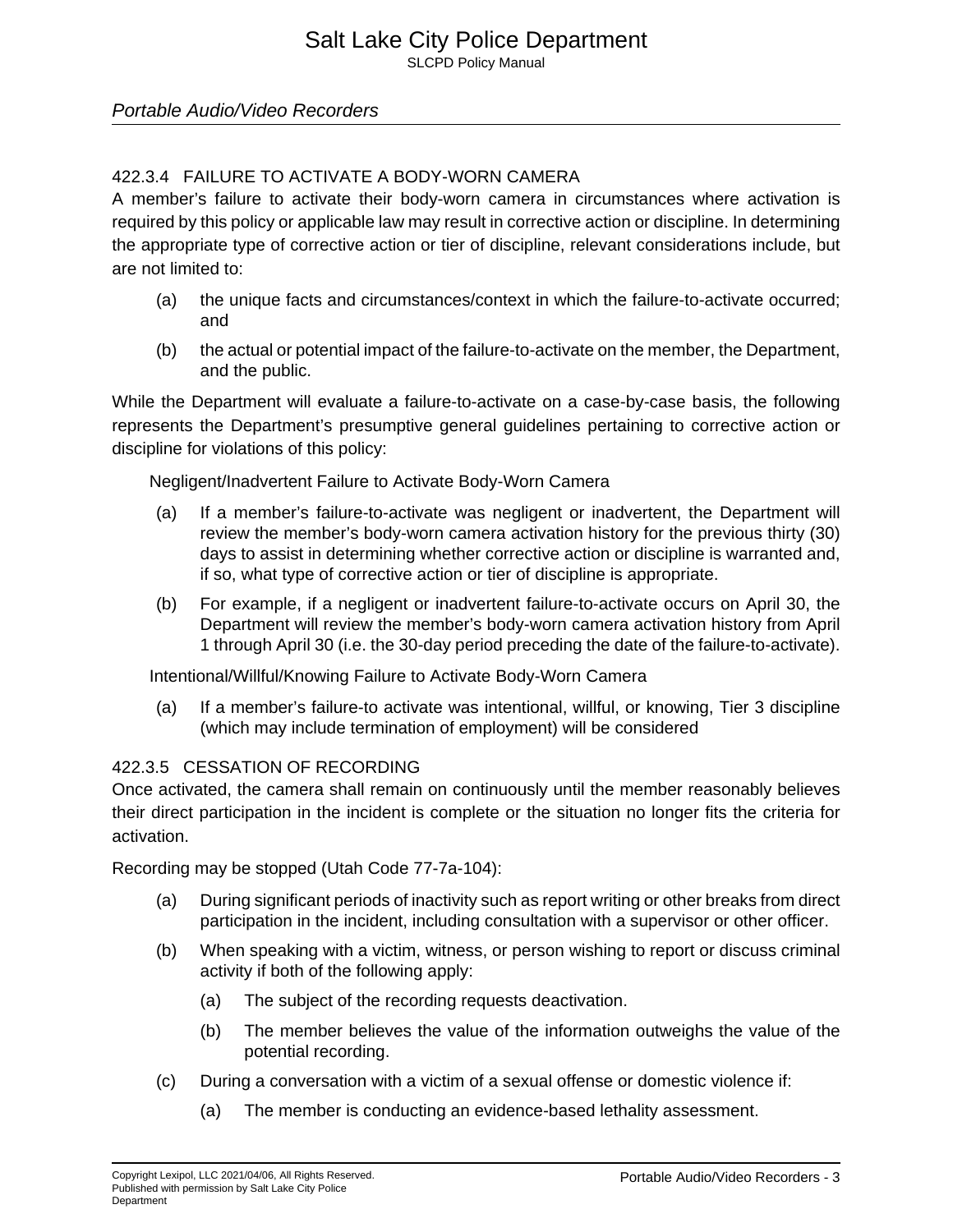- (b) The victim or the member believes that deactivating the body-worn camera recording will either:
	- 1. Encourage complete and accurate information sharing by the victim, or
	- 2. Is necessary to protect the safety or identity of the victim.
- (c) The body-worn camera is reactivated as soon as reasonably possible after the evidence-based lethality assessment is complete.

The member should record the request to deactivate the portable recorder. A member should document any instance where they should have activated their body-worn camera but failed to do so, and the reason for the failure (Utah Code 77-7a-104).

422.3.6 IDENTIFICATION AND PRESERVATION OF BODY-WORN CAMERA RECORDINGS To assist with identifying and preserving data and recordings members will tag body-worn camera recordings in accordance with department procedure. [Salt Lake City Police Department Procedure](1329232223013977525) [Manual: 408.3 TAGGING BODY-WORN CAMERA RECORDINGS](1329232223013977525)

## 422.3.7 RETENTION OF BODY-WORN CAMERA RECORDINGS

All recordings shall be retained for a period consistent with the requirements of the established records retention schedule and as required by any applicable federal, state and local law (Utah Code 77-7a-107). Officers will follow proper procedure to ensure proper retention of body-worn camera recordings.

[Salt Lake City Police Department Procedure Manual: 408.4 RETENTION OF BODY-WORN](1354518368988782219) [CAMERA RECORDINGS](1354518368988782219)

## **422.4 PORTABLE AUDIO RECORDERS**

Utah law permits an individual to record any conversation in which one party to the conversation has given their permission (Utah Code 77-23a-4).

Members of the Department may use a portable audio recorder to overtly or surreptitiously record any conversation during the course of a criminal investigation in which the member reasonably believes that such a recording will be lawful and beneficial to the investigation.

Divisions who issue and/or utilize portable audio recorders will establish procedures for storage and retention of such recordings.

## **422.5 MEMBER PRIVACY EXPECTATION**

Members shall not surreptitiously record another department member with a portable audio/video recorder without a court order.

All recordings made by members on any department-issued device at any time, and any recording made while acting in an official capacity of this department, regardless of ownership of the device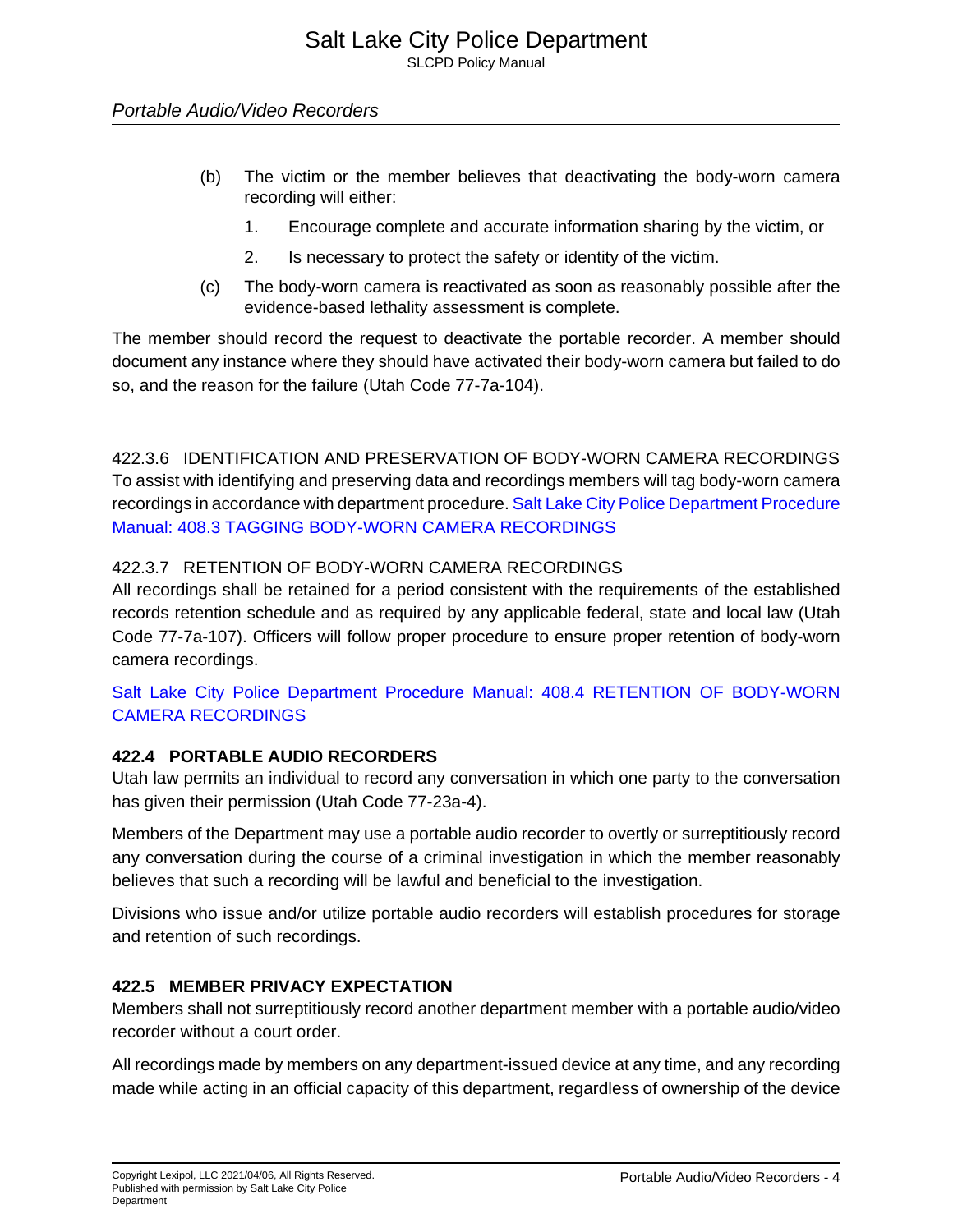## Portable Audio/Video Recorders

it was made on, shall remain the property of the Department. Members shall have no expectation of privacy or ownership interest in the content of these recordings.

#### **422.6 EXPLOSIVE DEVICE**

Many portable recorders, including body-worn cameras and audio/video transmitters, emit radio waves that could trigger an explosive device. Therefore, these devices should not be used where an explosive device may be present.

## **422.7 PROHIBITED USE OF PORTABLE RECORDERS**

Members are prohibited from using department-issued portable recorders and recording media for personal use and are prohibited from making personal copies of recordings created while onduty or while acting in their official capacity. Members may not alter or delete a recording captured on a portable recorder (Utah Code 77-7a-106).

Members are also prohibited from retaining recordings of activities or information obtained while on-duty whether the recording was created with a department-issued or personally owned recorder. Members shall not duplicate or distribute such recordings, except for authorized legitimate department business purposes. All such recordings shall be retained at the Department (Utah Code 77-7a-106).

Members are prohibited from using personally owned recording devices while on-duty.

Recordings shall not be used by any member for the purpose of embarrassment, harassment or ridicule.

#### **422.8 RELEASE OF AUDIO/VIDEO RECORDINGS**

Requests for the release of audio/video recordings shall be processed in accordance with the Records Maintenance and Release Policy.

#### **422.9 REVIEW OF RECORDED MEDIA FILES**

When preparing written reports, members should review their recordings as a resource (see the Officer-Involved Shootings and Deaths Policy for guidance in those cases). However, members shall not retain personal copies of recordings. Members should not use the fact that a recording was made as a reason to write a less detailed report.

Supervisors are authorized to review relevant recordings any time they are investigating alleged misconduct or reports of meritorious conduct or whenever such recordings would be beneficial in reviewing the member's performance.

Recorded files may also be reviewed:

(a) Upon approval by a supervisor, by any member of the Department who is participating in an official investigation, such as a personnel complaint, administrative investigation or criminal investigation.